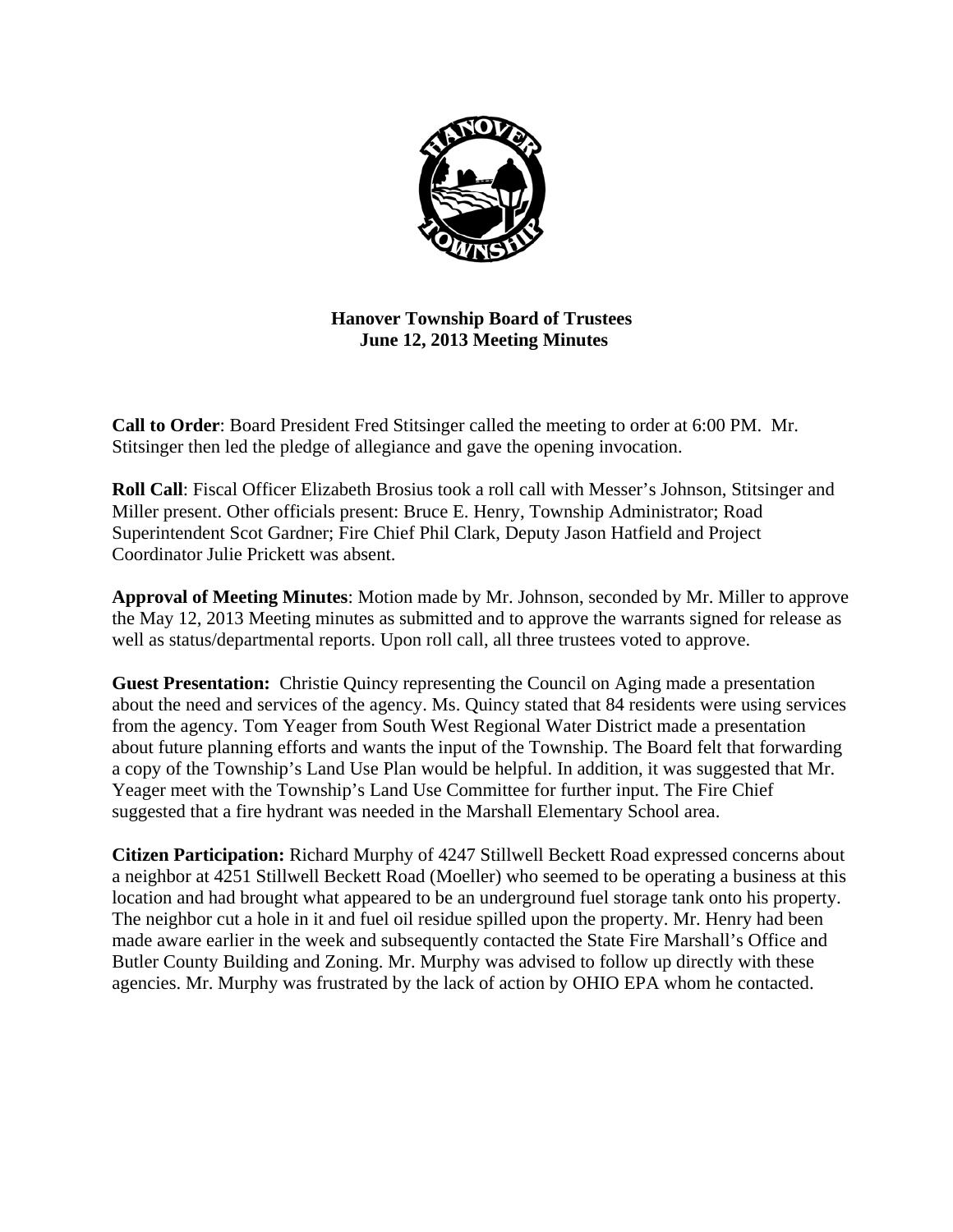#### **Administration Reports**

*Law Enforcement*: Deputy Hatfield gave the following report for the month of April 2013:

# **Butler County Sheriff's Office District #6 Hanover Township Contract Cars Monthly Report for May 2013**

| <b>Activity Area</b><br><b>Month Totals</b> |       |
|---------------------------------------------|-------|
| Dispatched Calls: 114<br>$\bullet$          | 660   |
| Felony Reports: 5<br>$\bullet$              | 16    |
| Misdemeanor Reports: 10                     | 50    |
| Non-Injury Crash: 05                        | 32    |
| Injury Crash: 4                             | 28    |
|                                             |       |
| Assists/Back Up: 32                         | 196   |
| <b>Felony Arrests: 2</b>                    | 07    |
| <b>Misdemeanor Arrests: 08</b>              | 25    |
| <b>OMVI</b> Arrests: 5                      | 13    |
|                                             |       |
| Traffic Stops: 51<br>$\bullet$              | 200   |
| <b>Moving Citations: 27</b><br>$\bullet$    | 102   |
| <b>Warning Citations: 22</b>                | 109   |
| FI Cards: 0                                 | 00    |
| Civil Papers Served: 1                      | 01    |
| <b>Business Alarms: 4</b><br>$\bullet$      | 23    |
| <b>Residential Alarms: 06</b>               | 48    |
| <b>Special Details: 1</b>                   | 10    |
| COPS Times: $4565$ ( <i>Min.</i> )          | 30815 |
| <b>Vacation Checks: 20</b>                  | 152   |
|                                             |       |

\*\*\*\*\*\*\*\*\*\*\*\*\*\*\*\*\*\*\*\*\*\*\*\*\*\*\*\*\*\*\*\*\*\*\*\*\*\*\*\*\*\*\*\*\*\*\*\*\*\*\*\*\*\*\*\*\*\*\*\*\*\*\*\*\*\*\*\*\*\*\*\*\*

Reporting Deputies: T. Lentz and J. Hatfield/ Report prepared by HT Administration

Note: Deputy Lentz was on vacation for one week during May.

*Fire/EMS*: Chief Clark gave the following report for the month of June 2013: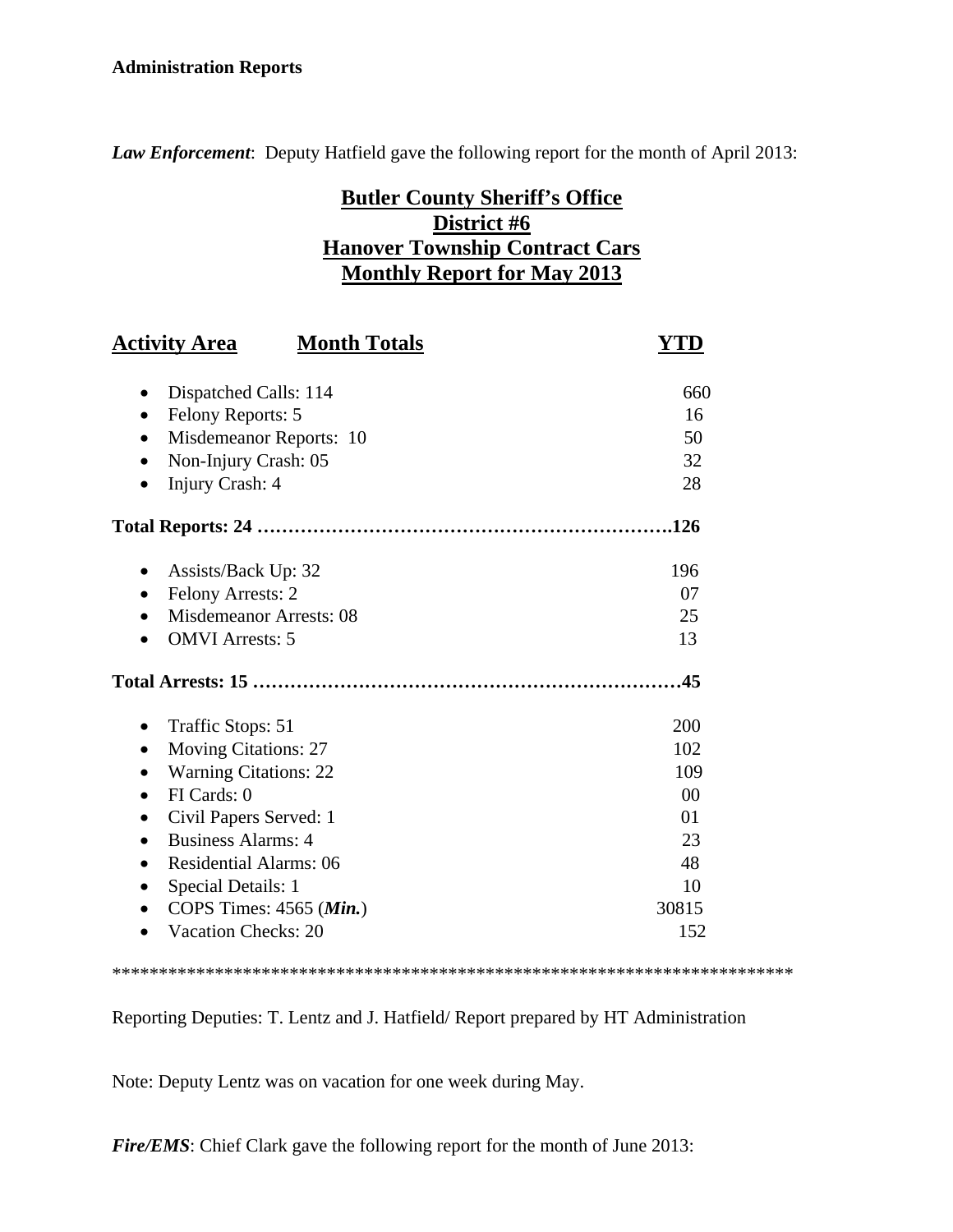#### **Hanover Township Fire Department Monthly Report for May 2013 (Presented in June 2013)**

Run and detail activity for the Fire and EMS operations are reflected in the following numbers:

| <b>Emergency Medical Operations/Squad Runs:</b>     | 53                             |
|-----------------------------------------------------|--------------------------------|
| <b>Motor Vehicle Accidents:</b><br>$\bullet$        | 04                             |
| Fire Runs:<br>$\bullet$                             | 12                             |
| Fire Inspections:<br>$\bullet$                      | 00                             |
| Air & Light Truck Call Out:<br>٠                    | 01                             |
| <b>Knox Box Details</b><br>٠                        | 00                             |
| Other                                               | 00                             |
| Total for the month:                                | <b>70 Runs/Operations</b>      |
| <b>Total Year to Date: 313 Runs/Operations</b>      | (70 Fire/EMS Runs)             |
|                                                     | (May 2012: 51 Runs/Operations) |
| ---------------------------------<br>Total for 2012 |                                |
|                                                     | 693                            |
|                                                     | 719                            |
|                                                     | 748                            |
| Total for 2011<br>Total for 2010<br>Total for 2009  | 676                            |
| Total for 2008:                                     | 669                            |
| Total for 2007:                                     | 717                            |
| Total for 2006:                                     | 505                            |

 $\overline{\phantom{a}}$ 

 **Phil Clark, Fire Chief** 

*Road/Cemetery*: Mr. Gardner presented the following report for the month of May 2013:

#### **SUPERINTENDENT'S REPORTS**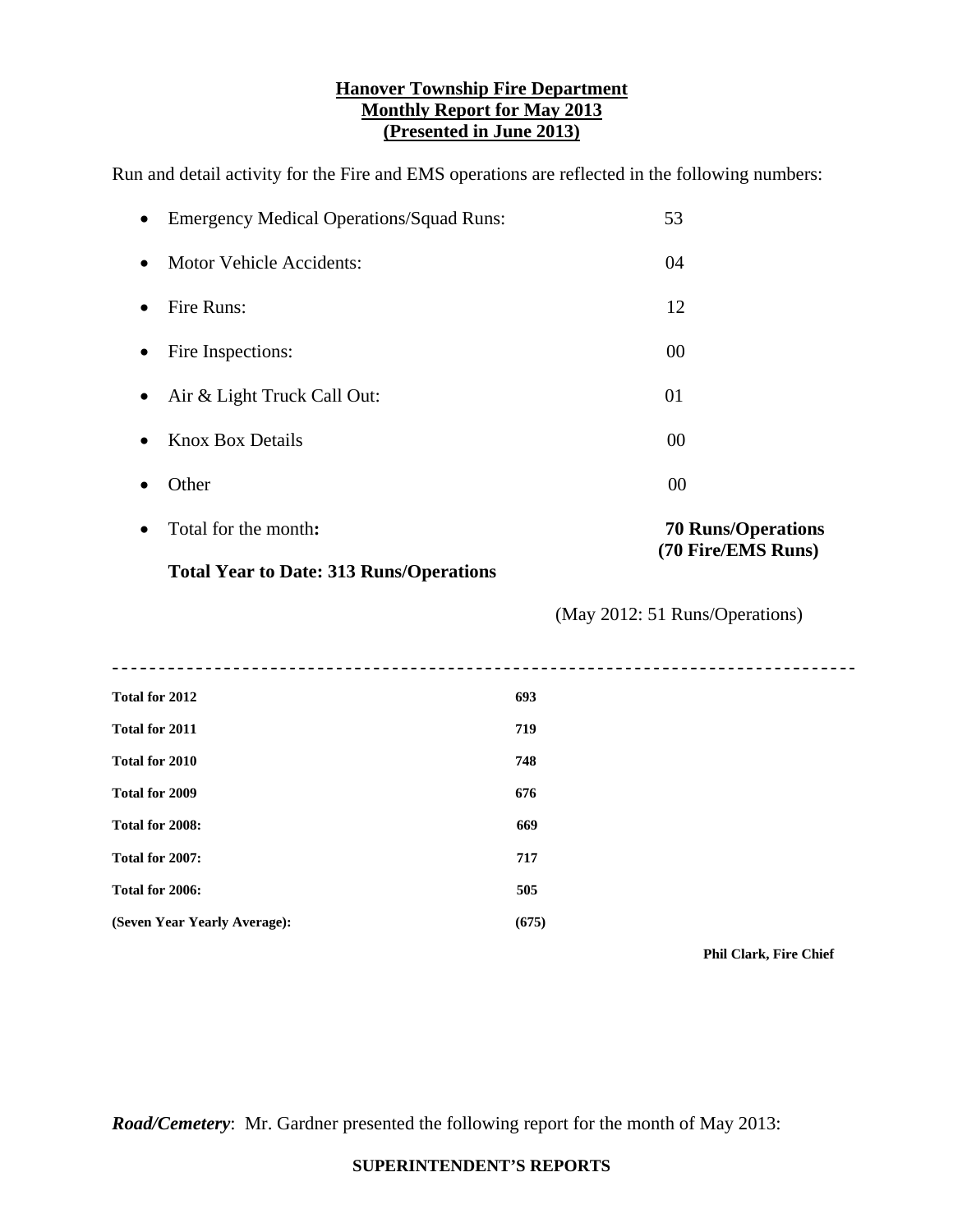| 2 Graves sold to Township residents ( $@$ \$610)---------\$ | 1,220.00  |
|-------------------------------------------------------------|-----------|
|                                                             | 895.00    |
|                                                             | 0.00      |
|                                                             | 4,800.00* |
|                                                             | 0.00      |
|                                                             | 400.00    |
| Foundation and Marker installation fees----------------\$   | 2,078.40  |
|                                                             |           |

 **\*3 @ regular fee of \$900 = \$2700; 1 @ regular fee + 1 hour = \$1000; 1 @ regular fee + 2 hours = \$1100** 

Other Cemetery Activities:

- 1. Topped off and leveled 12graves
- 2. Picked up all trash in the Cemetery
- 3. Mowed four times
- 4. Trimmed three times
- 5. Poured 6 footers
- 6. Touched up paint on front fence
- 7. Scatter Garden installed
- 8. Garden Club planted flowers
- 9. Vets helped put flags out

#### **Road, Streets and Park (Scot Gardner)**

- 1. Installed bricks in the Memorial.
- 2. Planted flowers around Memorial flag.
- 3. Trimmed around the Veterans Memorial at the Indian Ridge Golf course.
- 4. Placed dirt in baseball field washed away by rain.
- 5. Spent a lot of time re-building the Park restroom.
- 6. Helped Jon a lot getting the Millville Cemetery ready for Memorial Weekend.
- 7. Got our Cemetery ready for Memorial Weekend including replacing flags on Veterans' graves.
- 8. Mowed grass and trimmed on all Township property 8 times.
- 9. Replaced posts and arrow sign ran over by a car on Nichols Road.
- 10. Cleaned mud and gravel off Huston Road after heavy rains.
- 11. Completed first round of roadside mowing.
- 12. Cut and sprayed around guardrails.
- 13. Mowed the intersection at Nichols and Hamilton Richmond Road and Stephenson and Route 27 for better visibility.
- 14. Poured a cement catch basin box and installed it on Regina Place.
- 15. Sprayed for weeds in the gravel road on Rafuse Road and Pearle Lane.
- 16. Performed monthly park, truck and storm water inspections.

#### *Administrator's Report*

#### **Administrator May 2013 Summary Report (Presented June 2013)**

 **Kids Fest**: Continued work with the Park Committee, planning for Kids Fest scheduled for June 22, 2013. Ordered prizes and new game supplements for kids.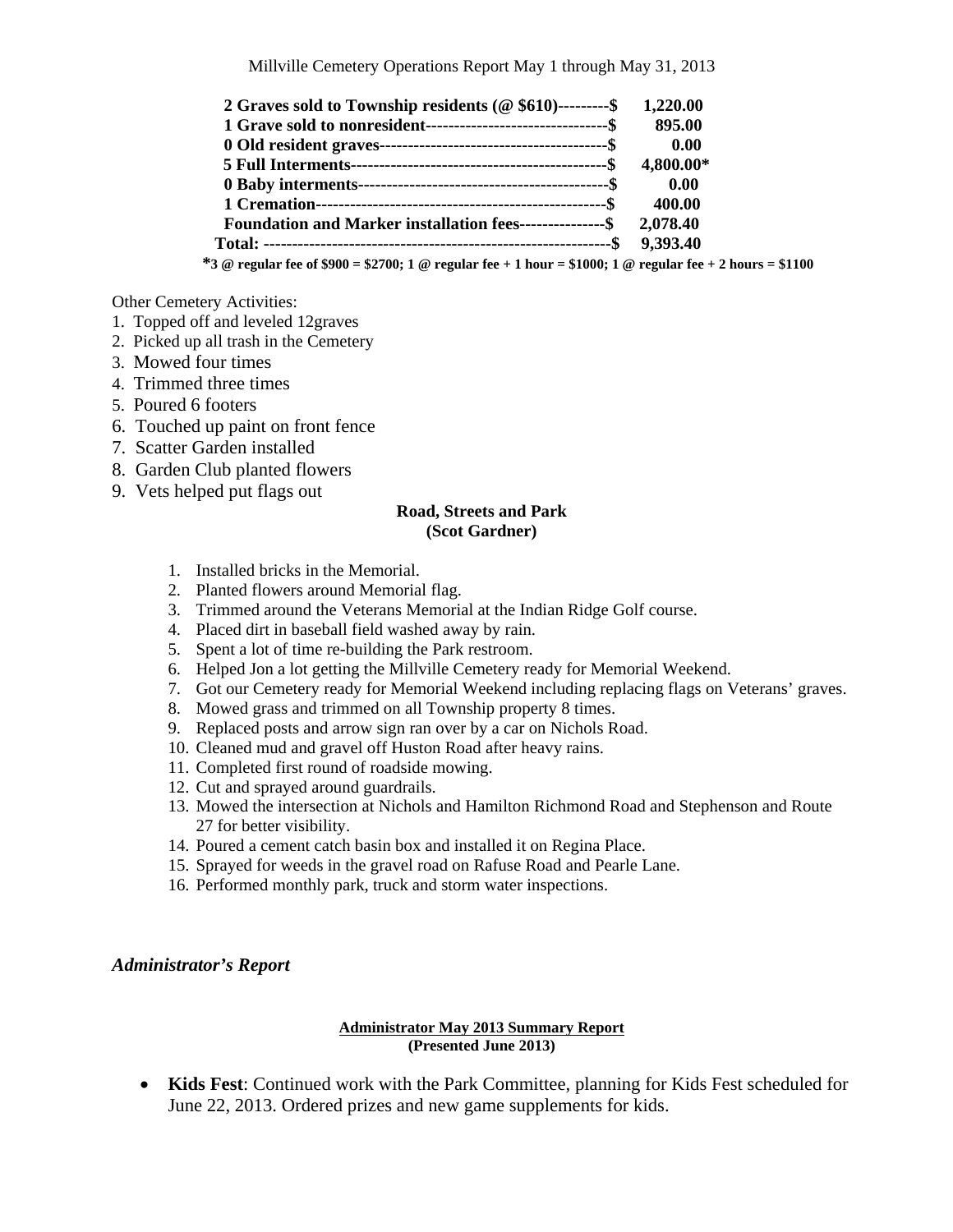- **Park Project Swing- Miami University**: We have been working with David a. Williams and Associates regarding changes in exact location of the unit and how to handle drainage issues in the area. New layout was completed. Drainage tile area is being prepared. Weather still interfered with moving ahead quickly. Project should be finished in June.
- **Property Acquisition**: Continued work on the purchase of 19.184 acres on Old Oxford holding meetings with Roger Gates and discussion with the Bill Eaton. Had follow up discussion with two financial institutions and awaiting quotes.
- **Park Equipment:** Two all weather picnic tables, trash containers and a memorial bench have arrived for installation. Costs were partially offset by BREC grants. Installation in June.
- **Storm Water Management Training Conference**: Attended classes during the Ohio Strom water Management Conference held May 9/10 in Sharonville.
- **Property Complaints:** Worked on properties located on Wencella, Boyle Road, Stahlheber Road and Laredo Drive.
- **Board and Financial Reports**: Obtained data from the Fiscal Officer and prepared Township funds analysis for the monthly Board meeting. Prepared Trustee packets. Prepared numerous contracts and permits for facility rentals.
- **Park Restroom Restoration**: The Road Department has been working to restore the old Park restroom with work nearing completion. Reinstallation expected sometime in June.
- **Hamilton Revenue Sharing Issue:** Prepared final report for review. Prepared legal opinion request and sent documentation to the Prosecutor's Office. Worked with representatives of the Auditor's Office and Engineer's Office to finish report and shape issues to request a legal opinion. Follow up meetings will be held in June.
- **Fire Department-EMS:** Continued reviewing and evaluating run data from the BCSO to help set the discussion for any changes in response elements or changes the Board may wish to consider to better serve the residents.

- **Newsletter:** Articles and formatting of Newsletter took place and was submitted to the publisher on June 3, 2013, scheduled to be in resident's mail boxes by June 18, 2013.
- **Items Still Pending/Delayed**: Fuel Card follow up is still pending; Personnel Policy Review with changes still pending.
- Pay Plan: Certain potential changes put on hold until review of Fire/EMS operations is complete.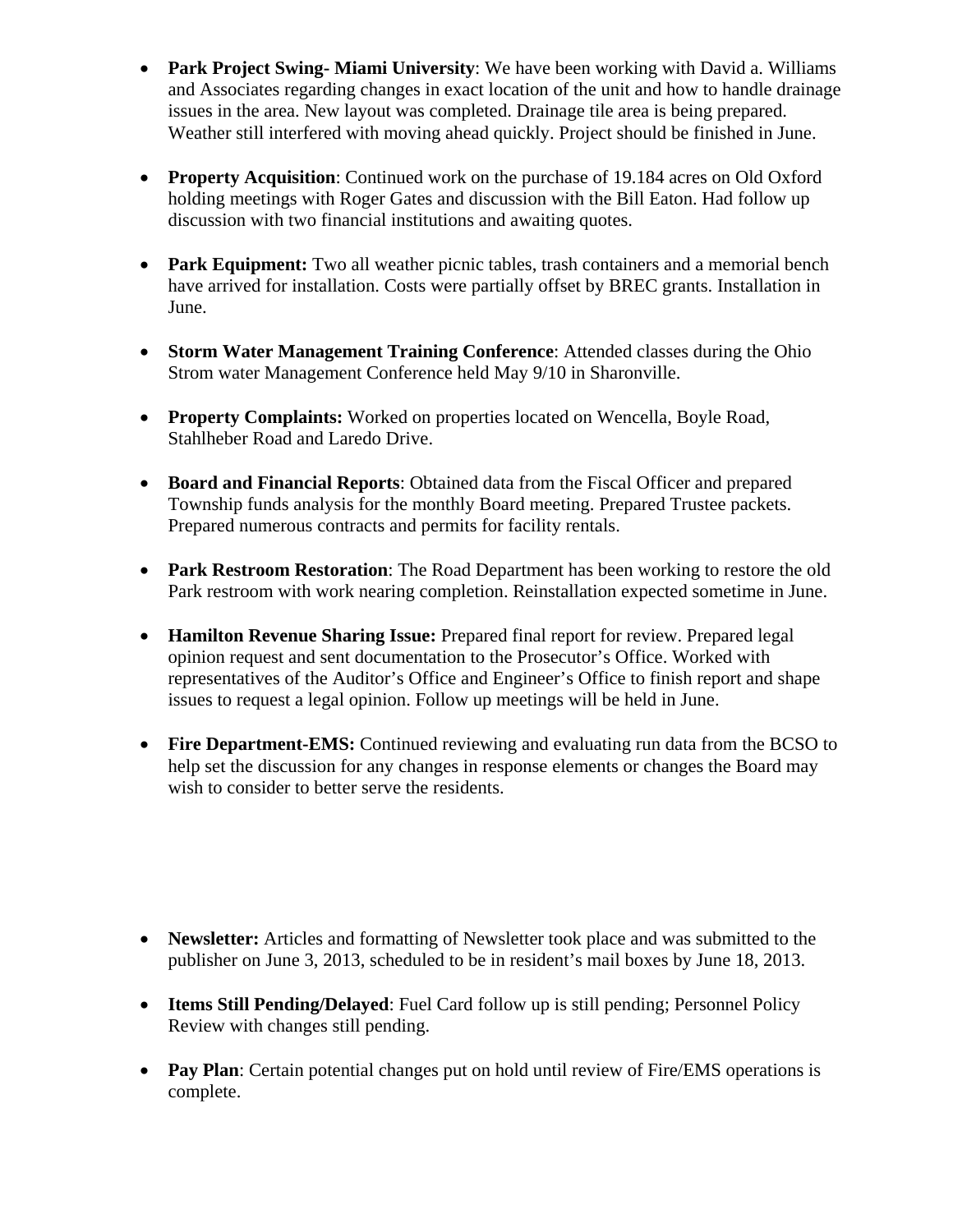#### **Personnel Actions and Other Items of Note**

**Vacation:** *For July, the Administrator intends to be on vacation from July 11 through July 23, 2013*. Julie Prickett will help follow up on communications and messages. Messages may be left for the Administrator on the Township cell phone at 513-478-1814.

**Personnel Issues**: Hiring of Seasonal/Part Time workers for Cemetery and Road Departments include the following: Sherman R. Winkler- (cemetery) Public Works Worker at \$7.85 per hour; Dale R. Gibbemeyer- (road) Public Works Worker at \$8.25 per hour.

## **Of Note- Budget Information for May 2013**

**Cash Balance as of May 31, 2013:** \$1,738,209.80

**Total Expenditures all funds for May 2013:** \$168,279.83

**Total General Fund cash on Hand May 31, 2013:** 840,523.97 (48.36% of Total funds)

#### **Old Business**

.

### **Old Business Items June 12, 2013**

- **Handicap Swing Project with Miami University**: As we advised last meeting, all equipment and materials have been received. The location was moved slightly to make the area connect with the tire swing/merry go round equipment area. The Road Department has installed a drainage pipe in the area and dug out the location for the placement of wood fibers and equipment installation. Rains have slowed progress but it is hoped the work will be done by the end of June.
- **Grazing Request:** The Board was provided with some questions raised by Roger Gates, legal counsel. The Board is requested whether or not to proceed and try to address the issues raised. In individual discussions there appears to be reservations about moving ahead and the Board should provide direction on this matter. After review and discussion, Mr. Stitsinger made a **motion** not to approve any agreement for grazing based upon legal counsel's opinion. Mr. Miller seconded the motion. Upon roll call all three Trustees voted yes.
- **Newsletter***:* Articles and formatting were completed and delivery to the publisher was made on June 3, 2013. The newsletter is 4 pages this time instead of 6 pages. The next newsletter is due out in late October or early November.

The Fire Chief addressed the Board regarding reinstatement of two individuals who were dropped from the Department earlier in the year. The Chief has spoken with Rob and Mindy Settles who experienced a change in residence. He believes they intend to fulfill their responsibilities as required now and requests approval for reinstatement. Mr. Miller made a motion which was seconded by Johnson to approve this action subject to an updated motor vehicle license check.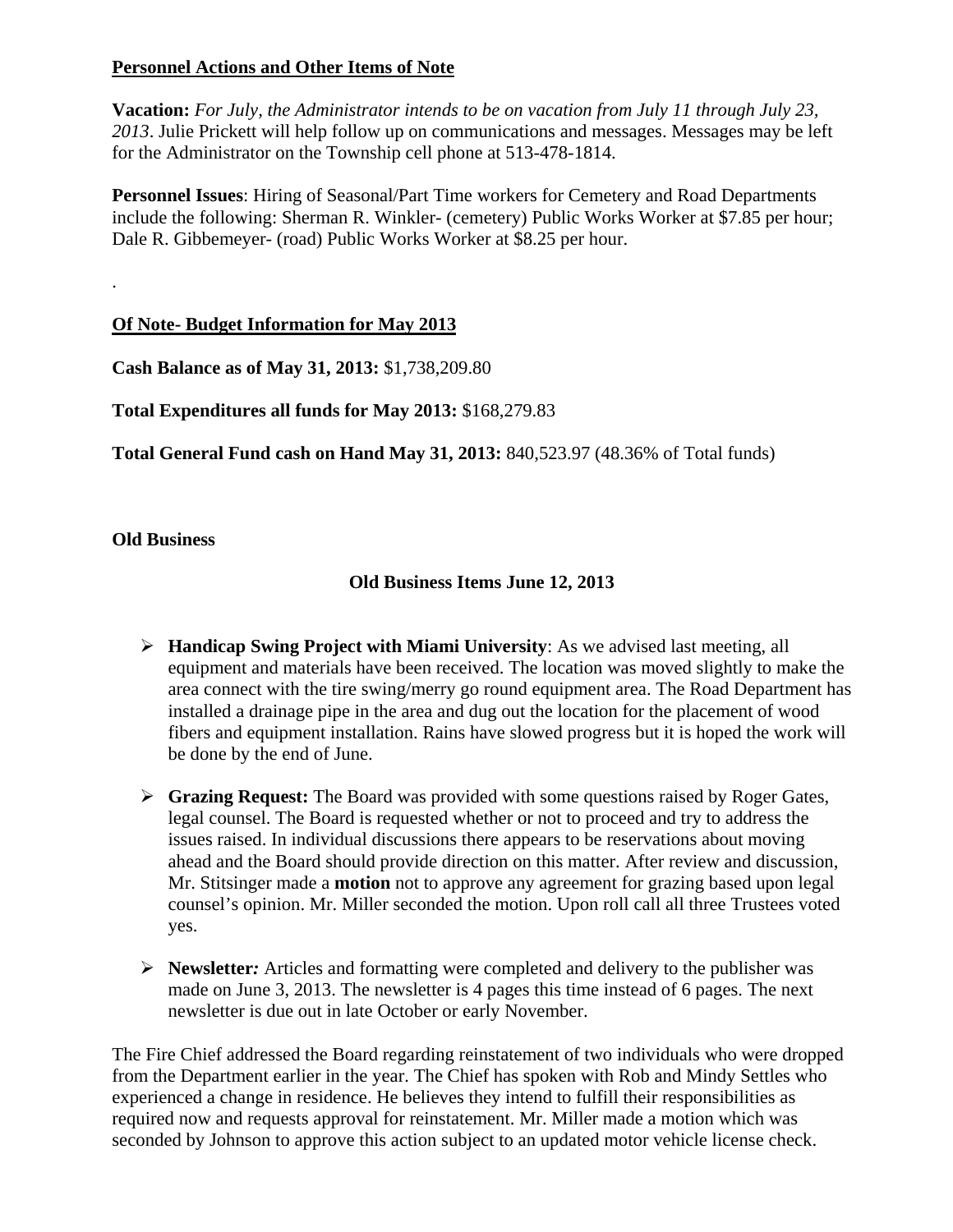Chief Clark is to get the Settle's information to Mr. Henry to complete this check. After discussion, a roll call vote was taken with all three Trustees voting yes.

Chief Clark reported that the EMT Basic class had started as being operating by Cincinnati State College.

Tabled from last meeting: *Resolution No. 34-13* and attachments are included herewith. Mike Fawns, Mark Baden and Steve Locke were paid based upon the earlier classification. They were paid at these rates, less than what they asked for. *Mike Fawns has requested the Board reconsider paying the full amount. The rate differential is \$15.50 vs \$20.00 and 12.50 vs \$16.00.* 

After discussion, the Board asked that Mike Fawns attend the next meeting to support his request to the Board.

#### **New Business**

#### **New Business Items: Board of Trustees Meeting June 12, 2013**

**Kids Fest: Motion Needed**. The Township has received several sponsorships so far from Stony Run Enterprises, Reffitts Garage & Towing, Meijer, Kroger, First Millville Baptist Church, Mike Tilton Family, Bruce Henry and Julie Prickett. There may be others yet to be received. The event has already generally been approved but this motion allows for the paying of expenses minus any outside contributions. Moved by Mr. Johnson, seconded by Mr. Miller to approve the expenditure of Township Funds to cover costs for Kids Fest scheduled for June 22, 2013. After discussion, the Fiscal Officer called for a roll call vote resulting in the following: all three Trustees voted yes.

**Resolution No. 36-13**: "Then and Now" expenditures- see resolution. Items are David A. Williams & Associates \$3,623.40 for park benches and trash receptacles partially covered by a BREC grant; Butler County EMA assessment for 2013 for \$3,241.29 and Vogelpohl Fire Equipment Company \$4,691.54 for Fire Department gloves and helmets.

#### **Resolution No. 36-13**

### **Approving Purchase Orders and Subsequent Expenditures Provided Under the "Then and Now" Process as Recommended by the Fiscal Officer**

*Whereas*, the Fiscal Officer reported on recent "Then and Now" purchase of products and services from David A. Williams & Associates, Butler County Emergency Management Agency and Vogelpohl Fire Equipment Company: and

*Whereas*, the Fiscal Officer recommends that payment associated therewith be authorized through a "Then and Now" Purchase Order (amounts over \$3,000.00) officially approved by the Board and payment made accordingly; and

*Whereas*, the Board of Trustees concurs with the recommendation of the Fiscal Officer,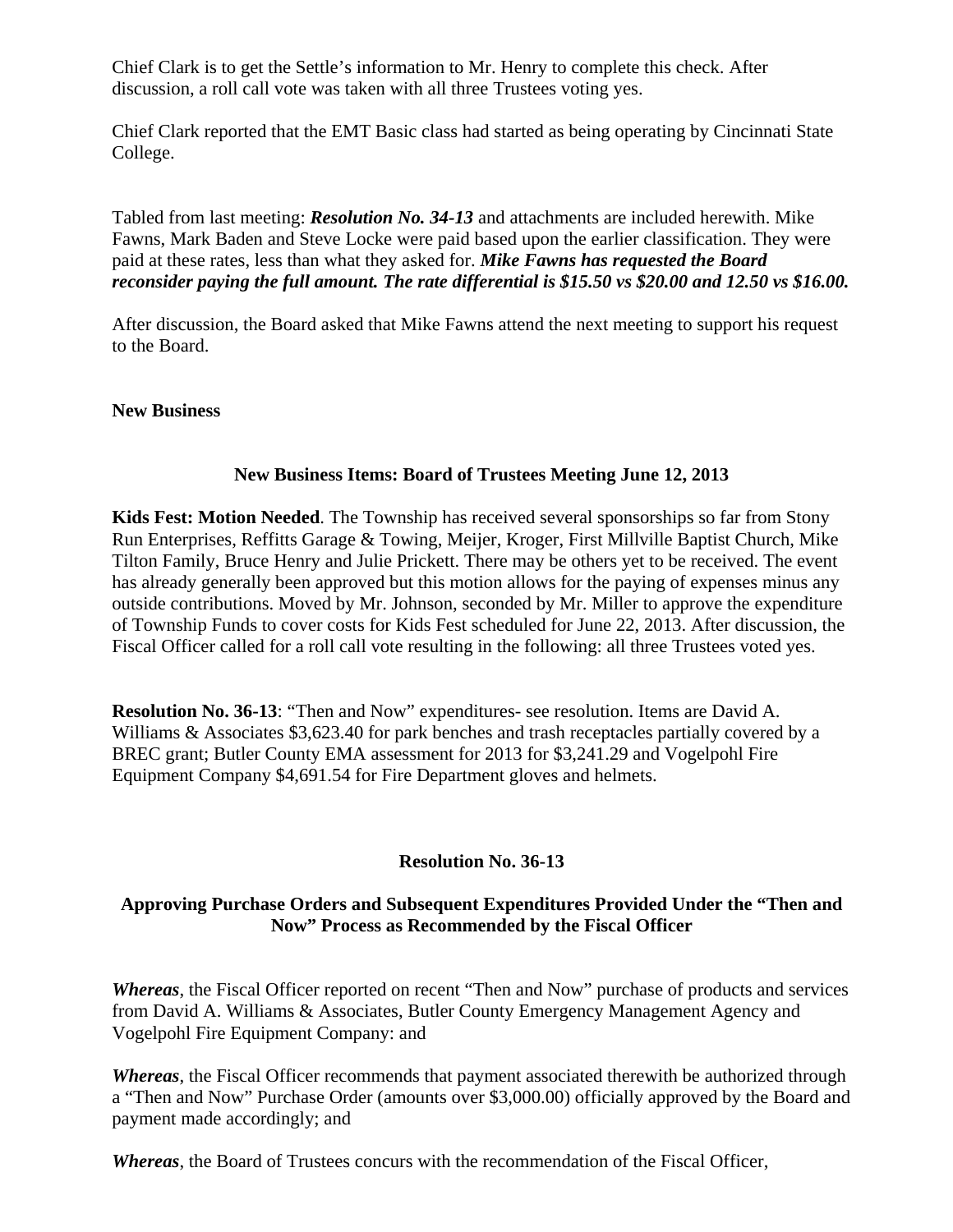#### *Be it resolved by the Board of Trustees of Hanover Township Butler County, Ohio*

**Section I.** That to promote sound and efficient fiscal operations for the Township, the following items are hereby approved: \$3,623.40 David A. Williams & Associates PO65-2013 Fund 1000; \$3,241.29 Butler County EMA PO63-2013 Fund 1000 (\$1,000) & 2041 (\$2,241.29); and \$\$4,691.54 Vogelpohl Fire Equipment Company PO64-2013 Fund 2281.

**Section II**. That the Fiscal Officer is authorized to take all necessary steps to process said expenditures and provide payment accordingly.

The foregoing resolution was adopted in an open public meeting and is a reflection of the official action taken by the Board of Trustees of Hanover Township Butler County, Ohio on the  $12<sup>th</sup>$  day of June 2013.

| <b>Board of Trustees</b> | Vote | <b>Attest and Authentication:</b> |
|--------------------------|------|-----------------------------------|
| Fred J. Stitsinger       |      |                                   |
| Larry Miller             |      | Elizabeth A. Brosius              |
| Douglas L. Johnson       |      | <b>Fiscal Officer/Clerk</b>       |

**Insurance Information Update**: In August the contract for Health Care ends with time for a renewal and in September the Liability Property and Causality insurances. For health care, the history of the Township's most recent contract years have shown since the 2007 contract year through the 2010 contract year, premiums through Teachers Protective Mutual decreased by 15.99% and a slight 3.10% increase in 2011; and the new rate impacted by the Health Care Reform Act caused a rise of 11% for the period in 2011-2012 still **netting a 1.89% decrease** over the 2007-2011 contract years; and for 2012-2013 there was no increase as ascertained through the carrier going against the trend as health care costs dramatically increased. As new health care guidelines unfold and our coverage premiums overall are still below 2007 levels, I would recommend renewing with the same company after a review by our broker and the Administration. Most agencies are experiencing a 20-35% increase in the new contract year. If our negotiations can bring the contract in less than a 10% increase, we would consider that a good rate. After discussion and review, the Board authorized the Administrator to proceed and provide a resolution at the next meeting.

For Liability, Causality and Property coverages, our premium in 2012-2013 period was \$19,861.44 and we received a rebate of \$2,386.44. We have had several claims the past period which were handled efficiently. We have two potential items that are still in our liability period and poses some risk to the Township if we withdraw. The premium presented by OTARMA has been very competitive since we asked for proposals in the past, Due to exposures and the competitive rate, I was to check rates but I believe our best option is to remain with OTARMA for the next contract period. The Board generally agreed and will entertain a resolution for renewal in August.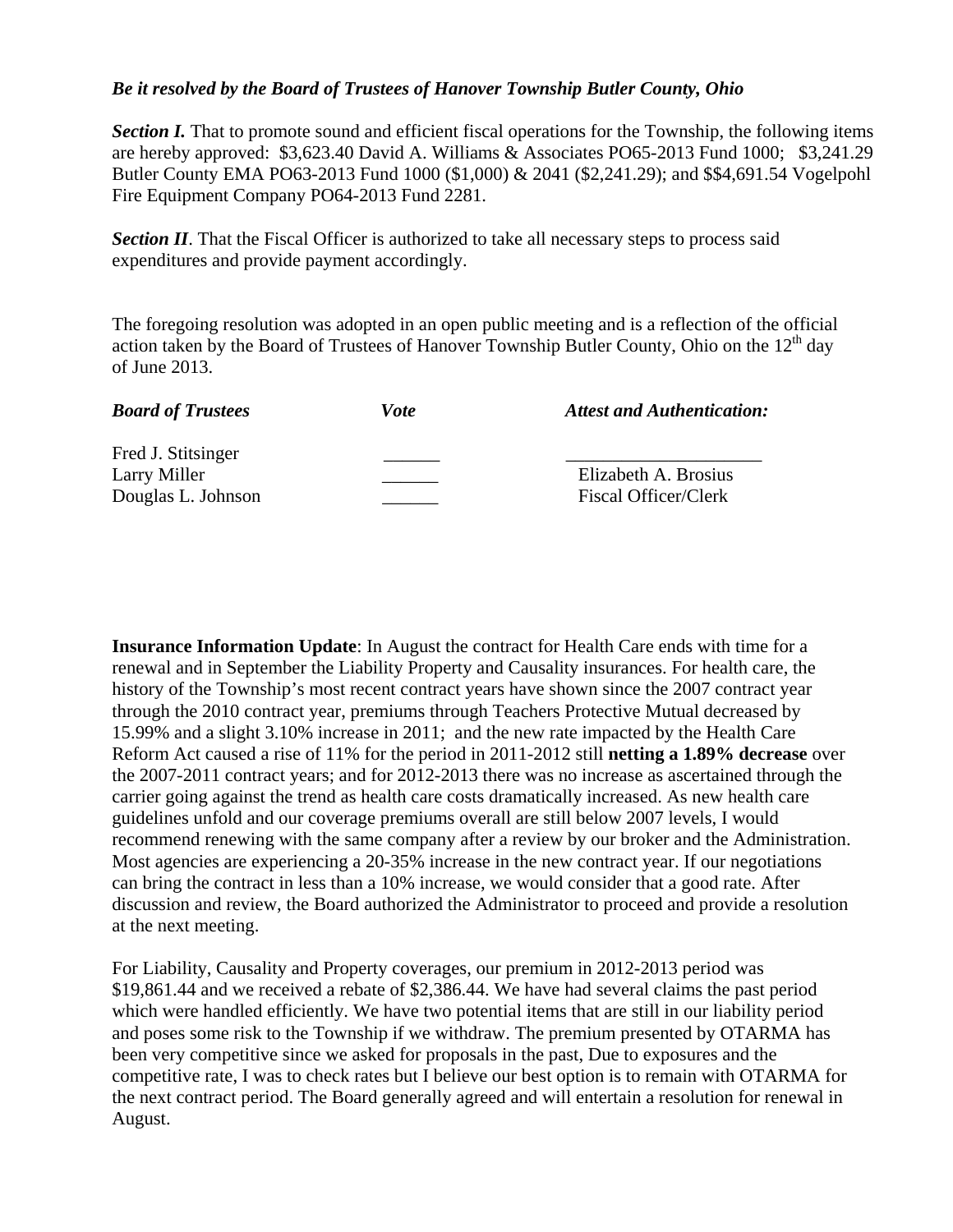#### *The Administration is asking for renewal after evaluation of the two major insurance packages as described above.*

**Cemetery Rules/Complaint**: Jon Goldsberry and the Township Administrator have been speaking with Tim Nugent concerning grave site maintenance and cemetery rules in May and June. Mr. Nugent expressed concern and anger that on his relative's site that we allowed a part time employee (teenager) to sue discretion to remove deteriorated grave decorations and flowers. He further stated that our cemetery rules did not allow for this option. He stated that he had been coming to the cemetery for many years an had never seen this done before. The clean up was part of the annual "spruce up" for Memorial Weekend. Jon met with him and apologized for any problem, trying to explain what the crew does and the rules but Mr. Nugent did not accept the explanation and wanted to talk to a higher level person. I spoke with him before vacation and after I returned from vacation. In his contacts with Jon and with me he was very agitated and used profanity with us. The following was reported by Jon:

Mr Nugent approached Kurt (our part timer) about what he was doing and why. I had asked Kurt to go around and use his better judgement while I was cutting grass, to remove all the old looking (faded, Christmas looking, or any old holiday) decorations from the graves. This did include on top, from in the vases, and in front of the headstones. Kurt had told him this and he got angry. In which Kurt had told him to go and talk to me. Mr Nugent came down to talk to me and was very mad. I had explained to him that we were just cleaning up to try to control the trash before the holiday. He strongly disagreed and wanted to fight about it. I told him that I was sorry about how he felt and was not trying to make anyone mad. He said he didn't care and wanted to talk to someone in a higher position then I. I referred him to Scot. My opinion on this matter is that I have the right to A) Deem it towards the aesthetics of the cemetery. B)remove any decorations 7 days after the holiday. In which most all cases I have been more then lenient. It does not specify in the rules that decorations are to be removed only in front of the headstones. If anything this incident has proven that I may have been too lenient. It is hard for me to be sympathetic towards someone who has such a negative approach.

Mr. Henry advised Mr. Nugent on June  $7<sup>th</sup>$  that he could speak to the Board during a regular meeting. He is out town this week but indicated he would come to the Board meeting in July. Jon and I did not agree with his interpretation of the rules and could not satisfy his concern.

**Board of Zoning Appeals**: On June 18, 2013 at 7:00PM there is variance hearing to consider a request to expand a non conforming use, being the expansion or addition to an existing sign pole at Lodder's Plaza 2263 Millville Avenue. See explanation letter from the County.

**Adverse Weather Sirens**: The Township has been asking for grants and seeking out information on old sirens but recently researched a new system discussed by the County EMA with the Township Association. The Administration has researched the new system and received a proposal from C & K Early Warning Systems. The proposal calls for four locations and the County EMA is looking at areas suggested by the Township which was three locations. You will note that the cost per siren is about \$22,000 if we get the battery back-up and provide for their installation. Please refer to the attached proposal. Running electric and tie in is a separate cost. After review, the Board agreed to develop a 5 year plan to install up to 4 sirens, budget dependent. The Board will consider the initial purchase of two sirens at the next meeting. Mr. Henry stated that Butler County EMA is reviewing the matter to determine the best locations for said sirens. The Board asked Mr. Henry to present updated information in July for review.

**Rapid Deployment Water Rescue Craft**: The Township applied for a BREC grant in February and received approval for \$1000.oo toward the purchase of a Rapid deployment Water Rescue Craft. At the time, the intention was to share the additional costs of approximately \$3,900.0 with the Sheriff's Office and the Hanover Township Fire Fighter's Association. The Fire Chief has requested to proceed with the purchase, splitting the costs with the Association and not BCSO to